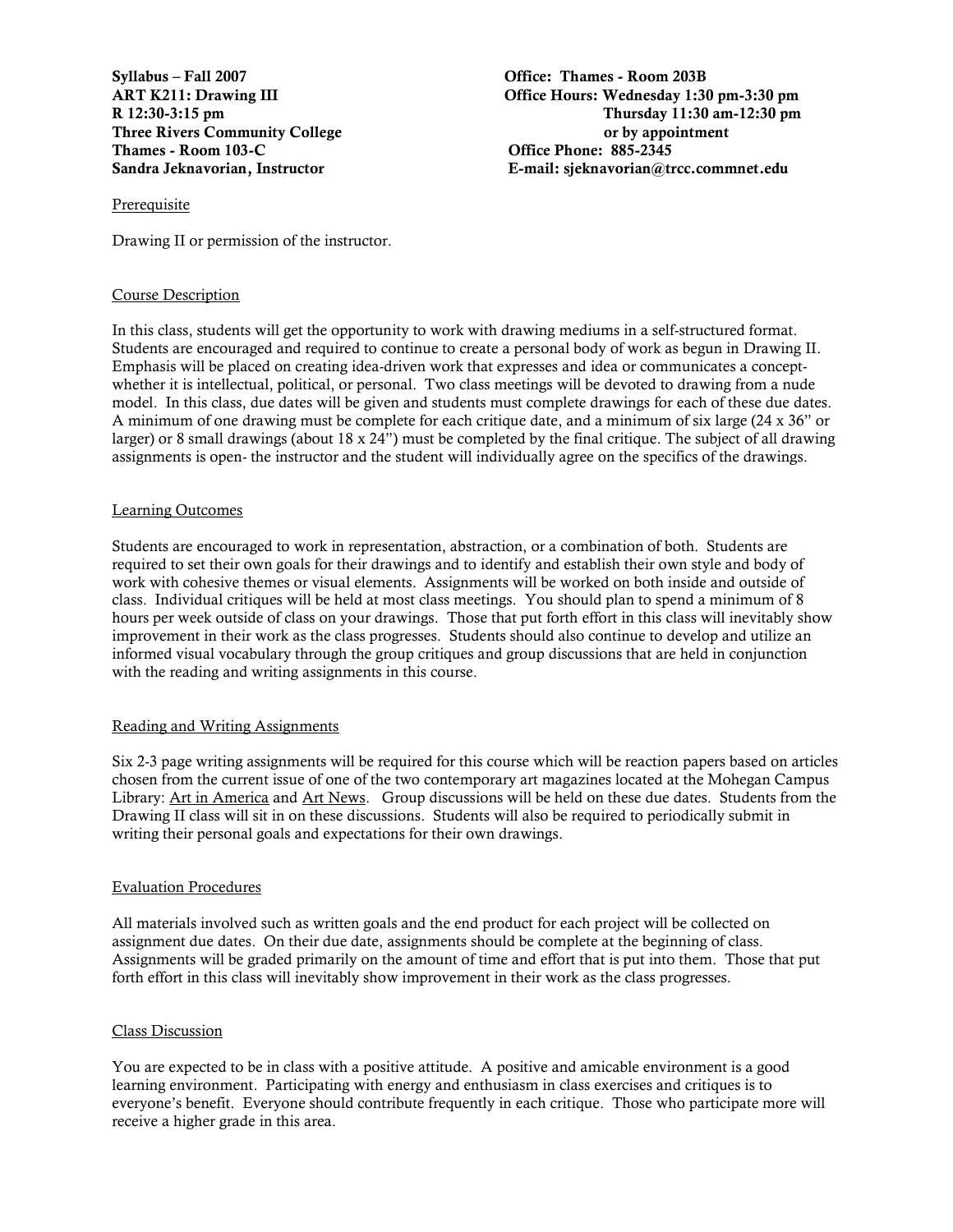# Course Requirements

Attendance- Please plan to attend all classes and to miss class only for extenuating circumstances. Attendance on critique dates is mandatory. An absence on a critique date will be recorded as two absences (unless a legitimate written excuse is provided.)

Tardiness/Leaving Early- Most class announcements are made either at the beginning or end of class. Students who arrive late to class or leave class early will not only miss hearing important information, but also are disruptive to the rest of the class, as the instructor may have to repeat information. Every two times a student leaves early or arrives late equals one absence.

Deadlines- Assignments not completed on time will be lowered one letter grade for each class they are late (an A becomes a B.)

Completion of all assignments and attendance at final critique- No student may receive a passing grade for this class without completing all required art assignments and must be present at the final critique to pass the course (unless a legitimate written excuse is provided.)

# Explanation of Criteria for Evaluation/Grade Weights

Projects- The average of all project grades and papers comprises 55% of the final grade.

Class Participation/Attendance- This comprises 30% of the final grade.

Effort/Improvement- This comprises 15% of the final grade.

## Grading System

Drawings: A, A-, B+, B, B-, C+, C, C-, D+, D, D-, F Paper:  $\sqrt{+}$ ,  $\sqrt{}$ ,  $\sqrt{-}$ 

### Numerical Components

| A                         | 93-100   | $\sqrt{+}$           | 86-100 |
|---------------------------|----------|----------------------|--------|
| A-                        | 90-92    |                      |        |
| $B+$                      | 87-89    |                      |        |
| B                         | 83-86    |                      |        |
| $B-$                      | 80-82    | $\sqrt{}$            | 85-74  |
| $C+$                      | 77-79    |                      |        |
| $\mathsf{C}$              | 73-76    |                      |        |
| $C -$                     | 70-72    |                      |        |
| $D+$                      | 67-69    | $\sqrt{\phantom{a}}$ | 73-60  |
| $\mathbf D$               | 63-66    |                      |        |
| D-                        | 60-62    |                      |        |
| $\boldsymbol{\mathrm{F}}$ | $0 - 59$ |                      |        |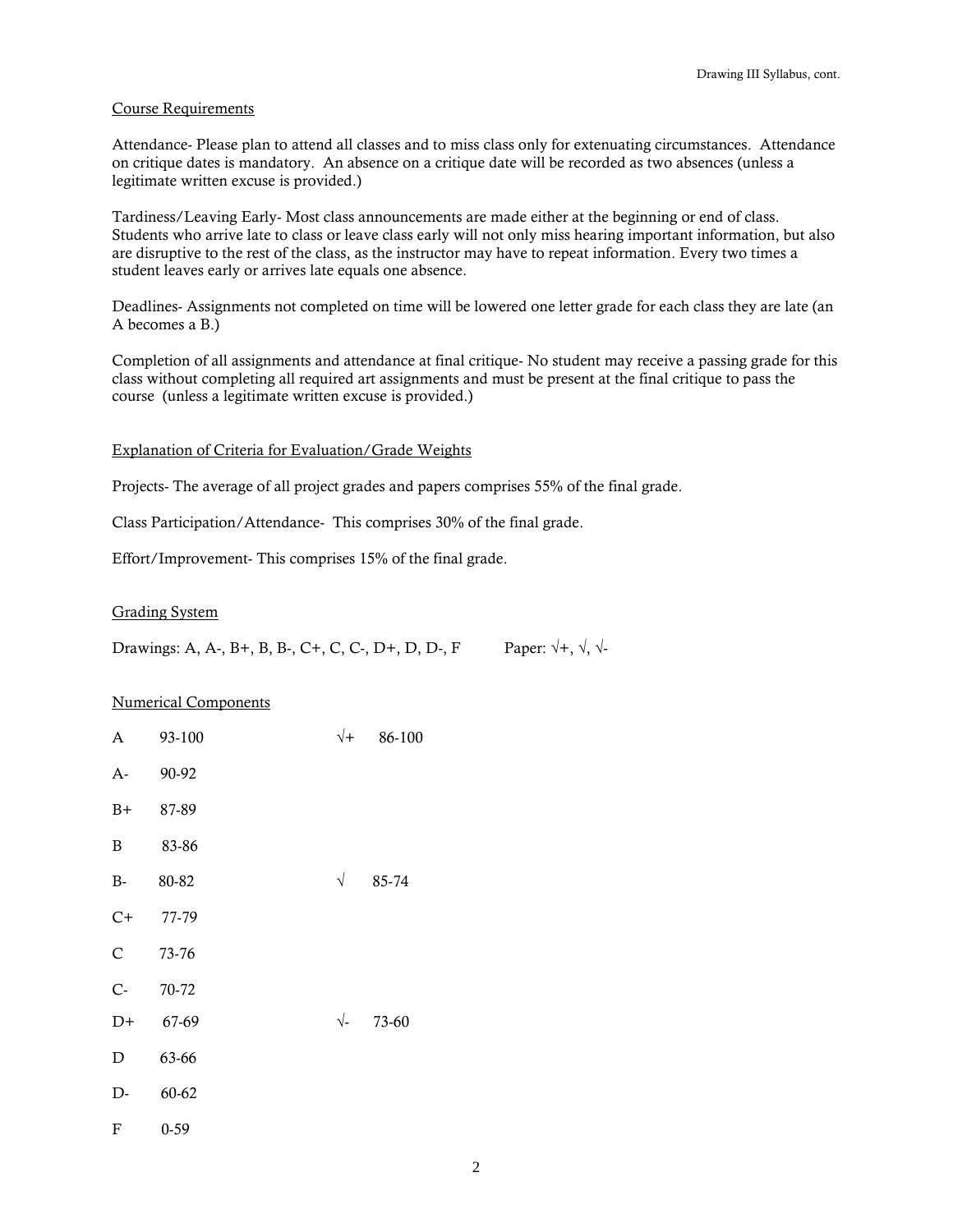# Academic Dishonesty

Academic Dishonesty shall in general mean conduct which has as its intent or effect the false representation of a student's academic performance, including but not limited to (a) cheating on an examination, (b) collaborating with others in work to be presented, contrary to the stated rules of the course, (c) plagiarizing, including the submission of others' ideas or papers (whether purchased, borrowed, or otherwise obtained) as one's own, (d) stealing or having unauthorized access to examination or course materials, (e) falsifying records of laboratory or other data, (f) submitting, if contrary to the rules of a course, work previously presented in another course, and (g) knowingly and intentionally assisting another student in any of the above, including assistance in an arrangement whereby any work, classroom performance, examination or other activity is submitted or performed by a person other than the student under whose name the work is submitted or performed.

### Inclement weather

In the event of inclement weather, students should call the college's main number at 860-886-0177. There will be a recorded message indicating whether or not classes are being held.

# Revisions to Syllabus

The information contained in this syllabus is subject to revision at the discretion of the instructor. Students will be notified of any changes that will be made.

# College Withdrawal Policy

A student who finds it necessary to discontinue a course once class has met must provide written notice to the Registrar. Withdrawal forms are available at the Registrars on all campuses. Nonpunitive "W" grades are assigned to any withdrawal requested before the various unrestricted withdrawal deadlines listed in the calendars published in front of each session's course listings. Withdrawal requests received after these deadlines must bear instructor signatures. No withdrawals are permitted after the last class preceding the final exam. Students who do not obtain an official withdrawal, but simply stop attending classes, run the risk of receiving an "F" grade for the course.

### Disabilities Statement

If you have a hidden or visible disability which may require class modifications, please notify me as soon as possible. Students with learning disabilities should contact Chris Scarborough at the Student development office. Students with physical disabilities should contact should contact Judy Hilburge.